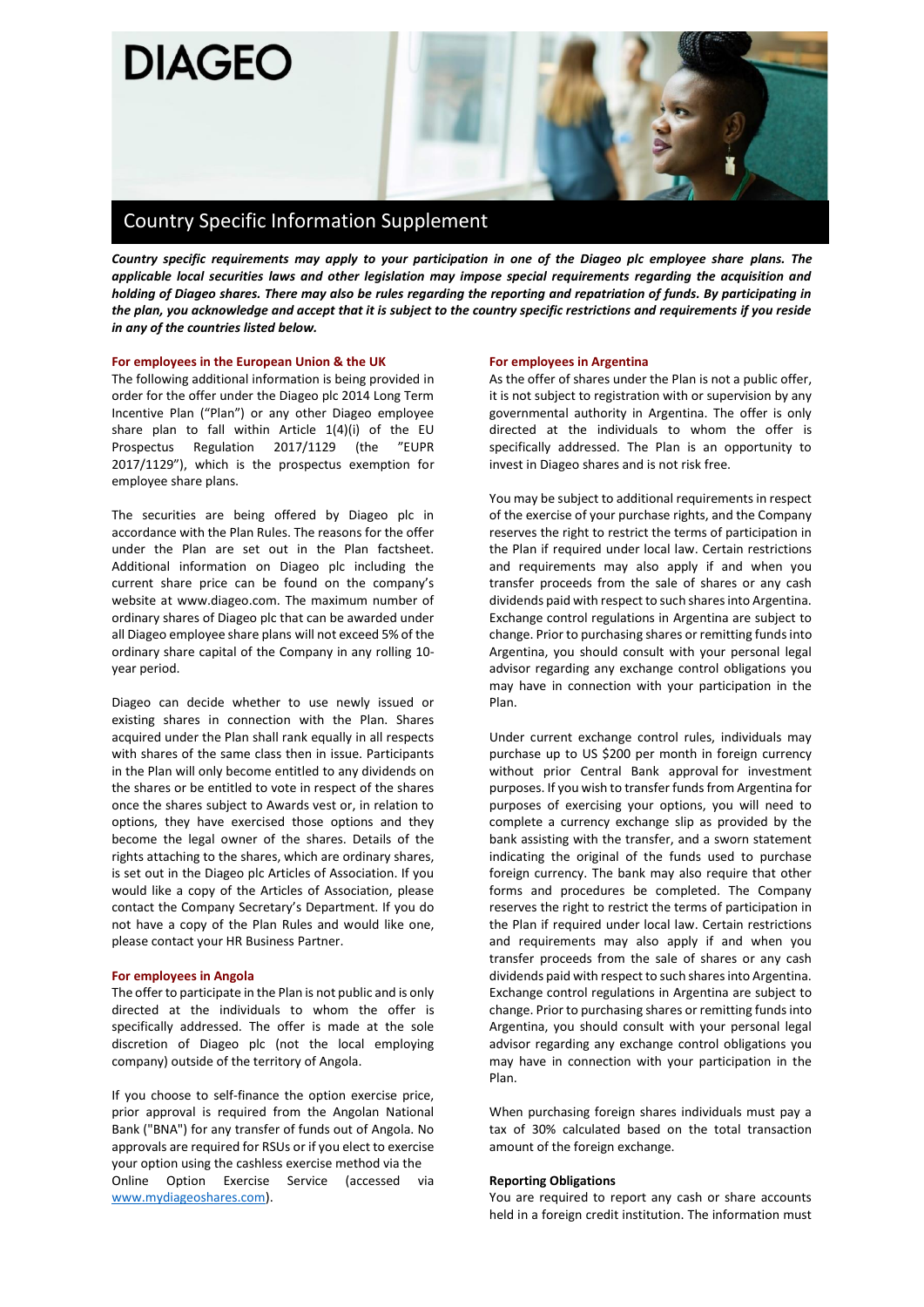be submitted to the Tax Authorities (on form web service "Information Regime about shares and participations offshore") by July 30.

If you are an Argentinian resident, you are required to report any shareholdings or leadership positions you have in the equity of non-resident legal entities as well. The information must be submitted to the Tax Authorities by July 28, 29 or 30, depending on your tax ID.

In addition, when you buy, sell, transfer or otherwise dispose of your shares, you must register the transaction with the Federal Tax Administration within 10 business days.

# **For employees in Australia**

Diageo plc is granting share-based awards to Eligible Employees (as defined in the Plan rules) in Australia pursuant to the Plan rules and in accordance with the below.

Any advice given by Diageo plc, or any of its associated bodies corporate, in connection with awards made pursuant to the plan does not take into account your objectives, financial situation or needs. You should consider obtaining your own financial product advice from a person who is licensed by the Australian Securities and Investments Commission ("ASIC") to give such advice.

We undertake, on request, at no charge and within a reasonable time, to provide you with a full copy of the rules of the Plan and the trust deed for the Diageo plc employee benefit trust.

If an Eligible Employee is granted an option pursuant to the Plan rules, the option price is calculated using the average Diageo plc closing share price on each of the three trading days prior to the grant date. The Australian dollar equivalent of that price can be calculated by applying the GBP/AUD exchange rate published by the Reserve Bank of Australia, which is accessible at this link [http://www.rba.gov.au/statistics/frequency/exchange](http://www.rba.gov.au/statistics/frequency/exchange-rates.html)[rates.html.](http://www.rba.gov.au/statistics/frequency/exchange-rates.html) 

As Diageo plc shares are listed on the London Stock Exchange, you can access the market price of ordinary shares by visiting the website of the London Stock Exchange which is accessible at the following link: [http://www.londonstockexchange.com/prices-and-](http://www.londonstockexchange.com/prices-and-markets/markets/prices.html)

[markets/markets/prices.html,](http://www.londonstockexchange.com/prices-and-markets/markets/prices.html) and the Australian dollar equivalent of that price by applying the prevailing GBP/AUD exchange rate published by the Reserve Bank of Australia, which is accessible at the following link: [http://www.rba.gov.au/statistics/frequency/exchange](http://www.rba.gov.au/statistics/frequency/exchange-rates.html)[rates.html.](http://www.rba.gov.au/statistics/frequency/exchange-rates.html) 

### **Risk warning**

There is a risk that Diageo plc shares may fall as well as rise in value through movement of equity markets. Market forces will impact the price of Diageo plc shares and, at their worst, their market value may become zero if adverse market conditions are encountered. The price

of Diageo plc shares may be below the exercise price for the duration of the period in which you are able to exercise the options awarded to you under the Plan. In such a scenario, the value to you of those options would be nil. As the price of the Diageo plc shares is quoted in GBP, the value of those shares to you may also be affected by movements in the GBP/AUD exchange rate.

Please also note that your awards are subject to the Plan rules and the terms of your award, which may provide, among other things, that vesting of your award is conditional on the satisfaction of one or more conditions linked to performance.

### **Offer made without disclosure**

The offer constituted by the granting of share-based awards, if received in Australia, is made without disclosure to investors in reliance on exemptions available under ASIC Class Order 14/1000.

### **Data protection**

We expressly inform you that, if you participate in the Plan:

- you consent to your employing company in Australia any of its related bodies corporate or any third party, collecting the personal information (including sensitive information) necessary to administer the plan and disclosing any personal information necessary to administer the plan to the company, any of its related bodies corporate or any third party engaged to assist in implementing the Plan, who may be situated in or outside Australia including in jurisdictions that may not afford your information the same level of protection as under Australian laws do; and
- your employing company in Australia will not be required to take steps to ensure that the Company, its related bodies corporate or any third party engaged to assist in implementing the Plan do not breach the Australian Privacy Principles.

# **Reporting Obligations**

There are no exchange control restrictions, but there is a reporting requirement to the Australian Transaction Reports and Analysis Centre (**AUSTRAC**) where funds equal to or greater than AUD 10,000 are transferred (see section 43 of the *Anti-Money Laundering and Counter-Terrorism Financing Act 2006* (Cth) (**AML/CTF Act**). In addition, international funds transfers (regardless of the value of the funds transfer) are also required to be reported to AUSTRAC in certain circumstances (see sections 45 and 46 of the AML/CTF Act). If an Australian bank is assisting the participant with the transaction, the bank will file the report on the participant's behalf. If there is no Australian bank involved in the transfer, the participant will be required to file the report.

You are required to report any cash or share accounts held in a foreign institution where the value of the asset is more than AUD 50,000. The information must be submitted to the Tax Authorities by October 31. The threshold applies at any time during the tax year. The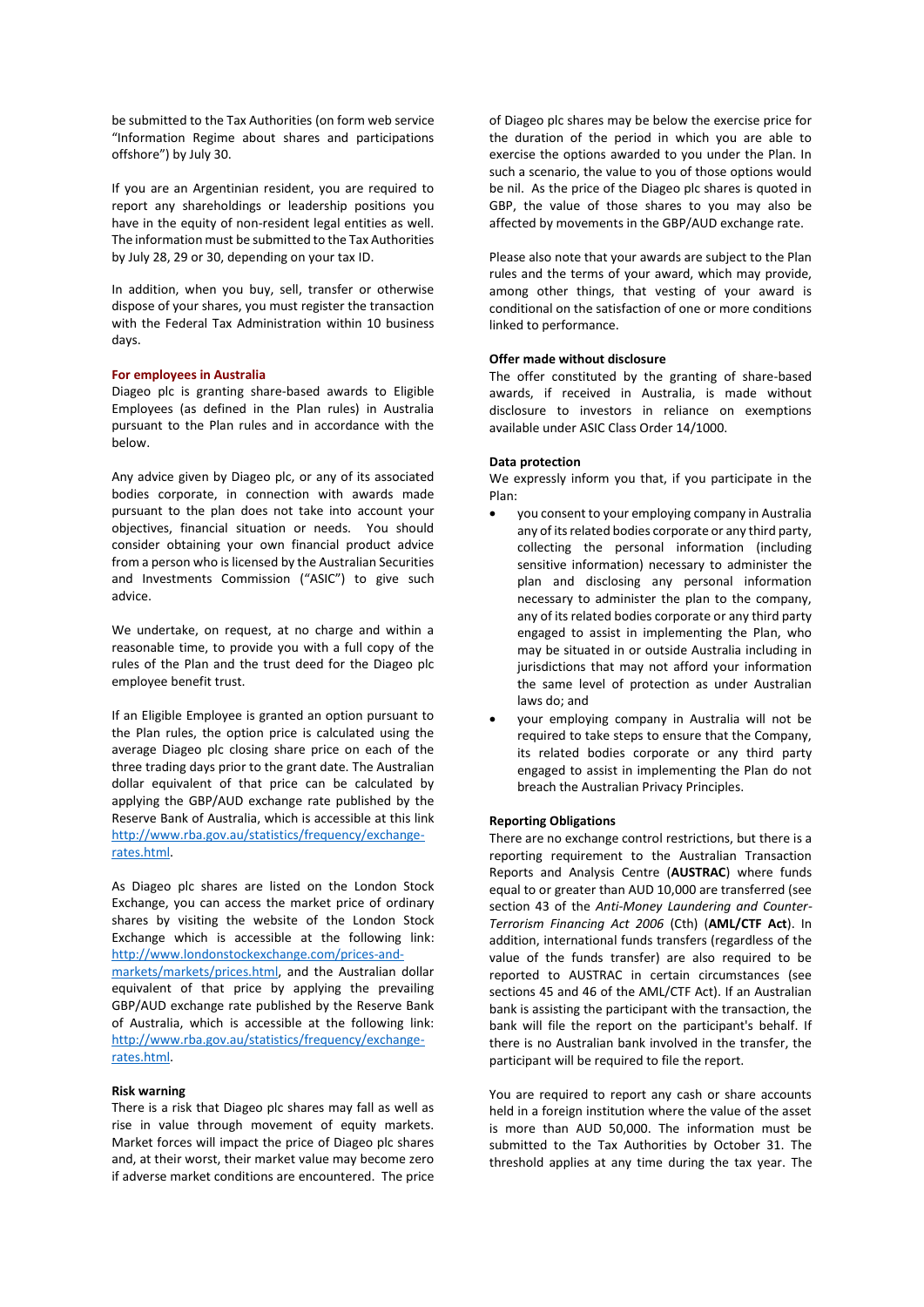deadline may be extended if filing through a registered tax agent.

### **For employees in Austria**

You are required to report any cash or share accounts held in a foreign institution where the value of the asset is more than EUR 5,000,000. The information must be submitted to the Austrian National Bank (OeNB) by December 31.

Additionally, if you hold securities outside of Austria, reporting requirements will apply if the value of such securities exceeds EUR 30,000,000 as of the end of any calendar quarter. Furthermore, if you hold cash in accounts outside of Austria, reporting requirements can apply if the aggregate transaction volume of such cash accounts exceeds EUR 10,000,000. Interest income must also be reported regardless of the amount.

### **For employees in Belgium**

You are required to report any cash or share accounts held in a foreign credit institution. The information must be submitted to the SPF (Federal Public Services of Foreign Affairs) by June 30.

This report, as well as additional information on how to complete it, can be found on the website of the National Bank of Belgium.

# **For employees in Brazil**

### **General information**

The Plan is not a public offer in Brazil and the offer is only directed at the individuals to whom the offer is specifically addressed. The Plan and the securities acquired under the Plan have not been, and will not be, publicly issued, placed, distributed, offered or negotiated in the Brazilian capital markets and, as a result, will not be registered with or supervised by the Brazilian Securities Commission (*Comissão de Valores Mobiliários*, the "CVM") or any other any governmental authority in Brazil. Therefore, any shares acquired under the Plan will only be offered or sold in Brazil in circumstances which do not constitute a public offering, placement, distribution or negotiation under Brazilian capital markets regulations.

# **Reporting obligations**

Any remittance of funds abroad by Brazilian residents should be made through a local financial institution duly authorized to deal in foreign exchange in Brazil. In addition to the fees possibly charged by the financial institution for having the foreign exchange transactions liquidated and the corresponding funds remitted abroad, Brazilian Tax on Financial Transactions ("IOF") should be due upon such remittance, at the rate of 0.38% upon the gross amounts involved on the transaction. Funds remitted into Brazil may also be subject to this tax. You should consult with your personal advisor for any additional details on cross-border transactions that may be subject to the IOF.

Employees will need to report any income tax due on vesting of the shares on the Carnê-Leão Form to the tax authorities by the 31st of the month following vesting.

You are required to report any cash or share accounts held in a foreign institution where the value of the asset is more than USD 1,000,000. The information must be submitted to the Central Bank by April 5.

For individual holdings or investments outside of Brazil with a value equal to or greater than USD 100 million, the report must be submitted quarterly, in June, September and December of each year during which such report is due.

### **For employees in Cameroon**

If you choose to self-finance the option exercise price, you will need to obtain approval from the Central Bank for any remittance of funds in excess of one million CFA Franc BEAC. No approvals are required for RSUs or if you elect to exercise your option using the cashless exercise method via the Online Option Exercise Service (accessed via [www.mydiageoshares.com\)](http://www.mydiageoshares.com/).

In addition, any receipt of funds in excess of one million CFA Franc BEAC (including any dividend payment and sale of shares) needs to be reported to the Central Bank and repatriated back to Cameroon.

### **For employees in Canada**

### **General information**

The Plan is being offered in Canada pursuant to certain exemptions applicable under Canadian securities law from the requirement that Diageo prepare and file a prospectus with the relevant Canadian securities regulatory authorities. Accordingly, any resale of securities must be made in accordance with applicable Canadian securities law.

You are permitted to sell shares acquired under the Plan through the designated broker (if any) appointed under the Plan, provided that the resale of shares acquired under the Plan takes place outside of Canada through the facilities of a stock exchange on which the shares are listed.

# **Reporting obligations**

You are required to report any cash or share accounts held in a foreign institution where the value of the asset is more than CAD 100,000. The information must be submitted to the Canada Revenue Agency (on Form T1135, Foreign Income Verification Statement) by April 30.

# **Employment Considerations**

You acknowledge and agree that your period of employment for purposes of the Plan will, except to the minimum extent required by employment standards legislation, be determined without regard to any period of statutory, contractual, common law, civil law or other notice of termination of employment or any period of salary continuance or deemed employment, regardless of whether the termination of employment is otherwise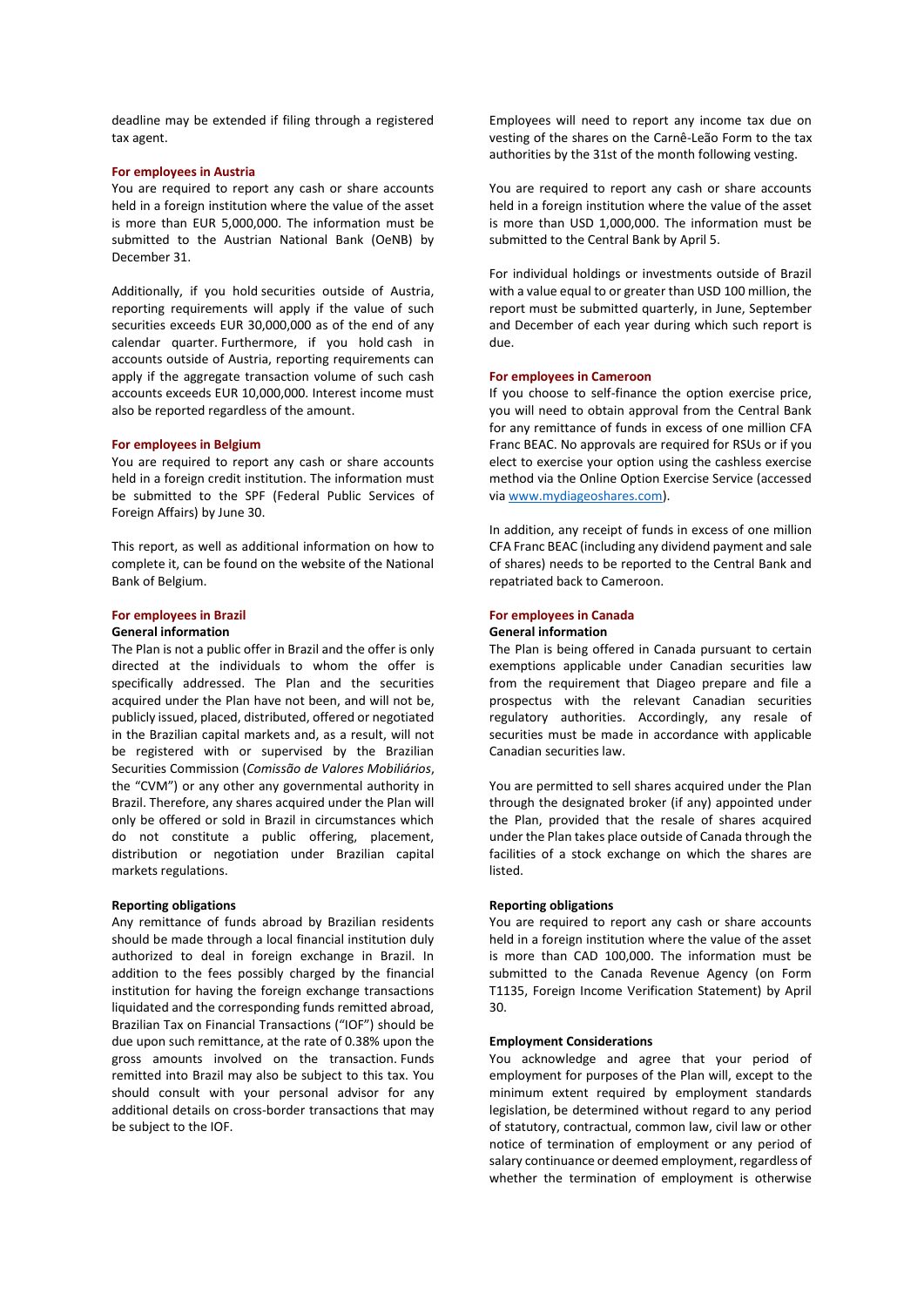lawful.

# **Quebec**

The parties have expressly requested that this document, all documents incorporated into it by reference, any notices or other documents to be given under it, and other documents related to it be drawn up in the English language.

*Les parties aux présentes ont expressément exigés que la présente convention et tous les documents qui y sont incorporés par renvoi, ainsi que tout avis donné en vertu de la dite convention ou tout autre document qui s'y rapporte, soient rédigés en anglais.*

# **For employees in Chile**

### **General information**

The offer to participate in the Plan is made to you as an employee of Diageo and is only directed at the individuals to whom the offer is specifically addressed. The offer is a private offer subject to General Regulation *(Normas de Carácter General)* N° 336 or N°452 as applicable.

Please note that neither the company, nor the Plan, nor the securities offered under the Plan are registered in the Securities Registry or the Foreign Securities Registry maintained by the *Commission for the Financial Markets ("CMF"*), nor are they subject to the supervision of the CMF. Consequently, the issuer is not obliged to disclose or deliver any public information regarding the securities in Chile. The securities may not be publicly offered in Chile unless they are registered in the corresponding securities registry. The offer start date is included in the Plan documents provided to you in respect of this award.

#### *Información General*

*La oferta a participar en el Plan se ha hecho a usted como empleado de Diageo y va destinada sólo a las personas a las que la oferta va dirigida específicamente. La oferta es una oferta privada sujeta a la Norma de Carácter General Nº336 o Nº452, según corresponda.*

*Tenga en cuenta que ni la Compañía, ni el Plan ni los valores ofrecidos bajo el Plan han sido registrados en el Registro de Valores o en el Registro de Valores Extranjeros mantenido por Comisión para el Mercado Financiero ("CMF"), ni están sujetos a la supervisión de la CMF. Consecuentemente, el emisor no está obligado a revelar o proporcionar ninguna información pública en relación con los valores en Chile. Los valores no pueden ser ofrecidos públicamente en Chile a no ser que se registren en el registro de valores correspondiente.* 

### **Reporting obligations**

You are required to report any cash or share accounts held in a foreign institution. The information must be submitted to the Chilean IRS (on Form 1929) by June 30.

There is no minimum amount for the Foreign Asset Reporting Obligation to the Chilean IRS.

In addition, employees are required to report any cash or share accounts held in a foreign institution where the

value of the asset is more than USD 5,000,000. The information must be submitted quarterly to the Central Bank of Chile (on Annexes 3.1 and 3.2 of Chapter XII of the Central Bank Regulation of Chile). The submission is due within the 45-day period following the end of March, June and September of each year and within the 60-day period after December 31 of each year.

If you repatriate the proceeds from the sale of share, you must notify the Central Bank of any currency transfers for investments in foreign securities exceeding USD 10,000 per transfer and any such transfer has to be made through the Formal Currency Exchange Market. Generally, this notification will be made by the commercial bank handling the transfer.

#### **For employees in Colombia**

You are required to report any cash or share accounts held in a foreign institution where the value of the asset is more than COP 127,473,060. The information must be submitted to the Dirección de Aduanas y Impuestos de Colombia (on Form Formulario 160) by August 6.

An annual informative return must be filed with the Colombian Tax Office detailing any assets held abroad (including shares of Capital Stock). If the individual value of any of these assets exceeds UVT 3,580, each asset must be described in detail, including the jurisdiction in which it is located, its nature and its value.

The due date for this reporting changes every year and it depends on the last number of the Tax ID assigned to the individual.

#### **For employees in Costa Rica**

The Plan is not a public offer in Costa Rica, and therefore will not require registration with the Costa Rica Authority. The offer is only directed at the individuals to whom the offer is specifically addressed. The Plan is an opportunity to acquire company shares and is not risk free.

### **For employees in Croatia**

An employee is required to send a notification to the National Bank of Croatia in respect of foreign equity investments in certain circumstances, including where the value of the investment in a foreign company exceeds HRK 100,000 in any month. It is the employee's responsibility to confirm his or her personal reporting obligations, an additional review in each particular case may be necessary to determine whether the requirements for such obligation are met.

The form needs to be submitted no later than 30 days after the end of the month in which the equity investment was made.

# **For employees in Denmark**

Any outward remittance may under circumstances be reported by the payment service provider to the Danish Supervisory Authority and/or the Danish Public Prosecutor for Special Economic Crimes.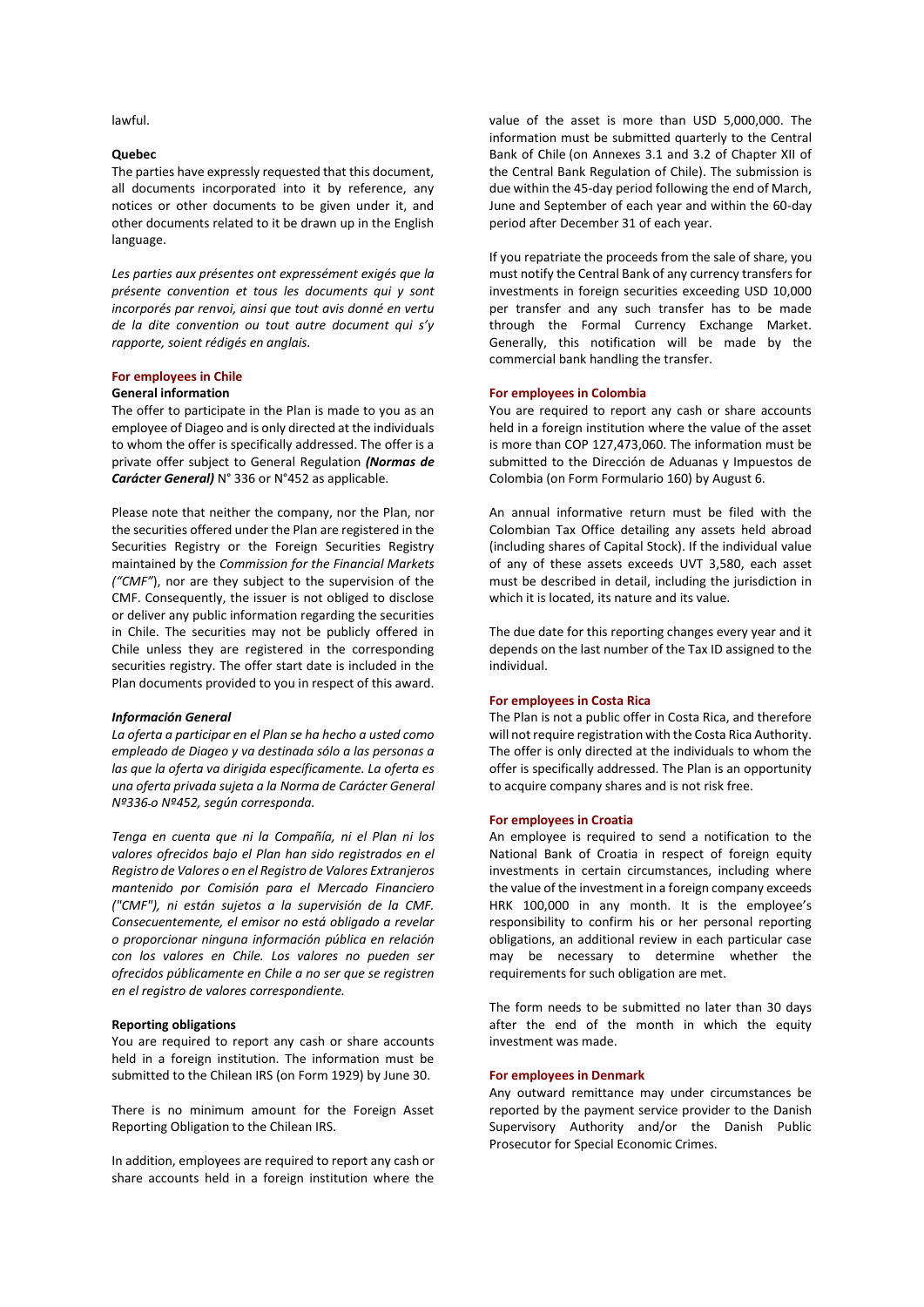# **Foreign Asset Reporting**

You are required to report any cash or share accounts held in a foreign institution. The information must be submitted to the Danish Tax Agency (on Form Oplysningsskema) by July 1.

There is an exemption from the reporting requirement if the cash or shares are held in accounts in countries which are part of the "Common Reporting Standard Multilateral Competent Authority Agreement" and bilateral exchange agreements, or if the shares are traded through foreign banks who have entered into the Agreement.

#### **For employees in Ethiopia**

If you choose to self-finance the option exercise price, you will need to obtain prior exchange approval from the National Bank of Ethiopia in order to remit funds abroad. No approvals are required for RSUs or if you elect to exercise your option using the cashless exercise method via the Online Option Exercise Service (accessed via [www.mydiageoshares.com\)](http://www.mydiageoshares.com/).

# **For employees in France**

# **Reporting Obligations**

You are required to report any cash or share accounts held in a foreign institution. The information must be submitted to the Tax Authorities (on Form No. 3916 attached to the Tax Return) by May 15.

Participants with foreign account balances exceeding EUR 1,000,000 may have additional monthly reporting obligations. The Participant should consult with his or her personal tax advisor to determine his or her personal reporting obligations.

Cross-border transactions with a value equal to or exceeding EUR 10,000 which do not use a financial institution, require reporting to the customs and excise authorities.

# **For employees in Germany**

#### **General information**

Any rights and entitlements pursuant to the Plan are granted on an exclusively voluntary basis. Even if there is a repeated grant of rights and without express notification that the grant is made voluntarily, no legal claim for future grants exists. The grant remains in the complete discretion of Diageo plc. In particular, Diageo plc reserves the right to determine the scope of beneficiaries and the conditions of the Plan.

# **Reporting Obligations**

Cross-border transactions with a value equal to or exceeding EUR 12,500 require minor notifications to the *Bundesbank*. The report must be made by the 5th day of the month following the month in which the payment was received via the website Allgemeine Meldeportal Statistik. The notifications are usually made on your behalf by the local bank that effects the transfer, but you are responsible for satisfying the reporting obligation in the event the bank does not file the notification.

#### **For employees in Hong Kong**

The contents of this notice and other Plan documents have not been reviewed by any regulatory authority in Hong Kong. You are advised to exercise caution in relation to the offer under the Plan. If you are in any doubt about any of the contents of these documents, you should obtain independent professional advice.

Neither the grant of, nor the issuance of shares under the Plan, constitute a public offering of securities in Hong Kong; this offer is only available to employees of the Company and its affiliates. The Plan documents and other incidental materials are not intended to constitute a "prospectus" for a public offering of securities under Hong Kong securities laws, are intended only for your personal use, and may not be distributed to any other person.

You agree that you will receive any shares under the Plan as a personal investment. If, for any reason, shares are issued or transferred to you within six months after the grant or offer date, you agree that you will not offer the shares to the public in Hong Kong, or otherwise dispose of any such shares, prior to the six month anniversary of the grant or offer date.

### **For employees in India**

Under the Liberalised Remittance Scheme, an employee is allowed to remit up to a maximum of USD 250,000 per year of foreign currency without the need for Reserve Bank of India ("RBI") approval. Any amounts in excess of the annual USD 250,000 quota will require RBI approval unless the Company is able to fulfill the terms of the General Permission and rely on this exemption rather than the Liberalised Remittance Scheme.

Under the LRS, you are required to file with the RBI form A2 and make remittances through an authorized dealer.

From October 1, 2020, any outward remittance under the LRS, which is for INR 700,000 or more, will be subject to a 5% tax at source ("TCS"), which will be collected by the authorized dealer.

The LRS permits employees to retain and reinvest the income earned abroad either from sale of shares or from dividends paid since no repatriation of such income is required. As a result, as long as the employee does not exceed the permitted annual investment limit, he or she could, in principle, participate in a dividend reinvestment plan without the need for RBI approval.

Under the LRS, the employee is required to file with the RBI a completed form A2 and make his or her remittances through an authorized dealer.

You are responsible for complying with applicable exchange controls laws of India; because these laws may change frequently, you are advised to consult with your personal advisor regarding your obligations.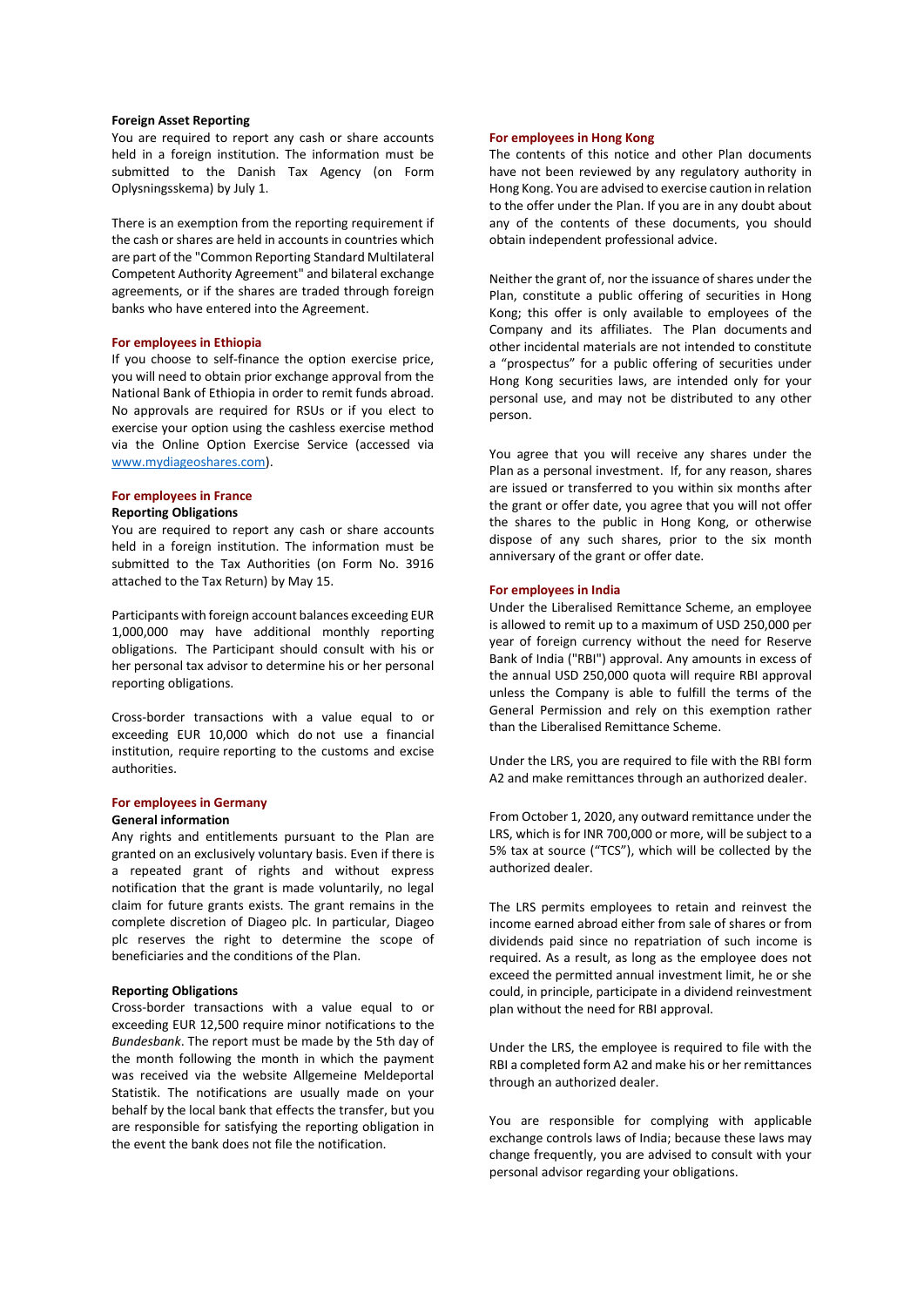Any proceeds from the sale of shares acquired under the plan must be repatriated to India 90 days from the date of receipt of such foreign currencies by the bank. The employee will receive a foreign inward remittance certificate ("FIRC") from the bank where the foreign currency is deposited and should retain the FIRC as evidence of the repatriation of funds in the event the Reserve Bank of India or the employer requests proof of such repatriation. Additionally, any employee who receives any foreign currency from dividends is required to remit such funds to India within 180 days from the date of notification of receipt of such foreign currencies by the bank or the date of remittance.

You are required to report any cash or share accounts held in a foreign institution. The information must be submitted to the Tax Authorities (on Form Schedule FA of the Income Tax Return - Form ITR 2) by July 31.

### **For employees in Indonesia**

You are required to report any transfer or receipt of funds in excess of USD 10,000. The notifications are usually made by the local bank effecting the transfer of the funds.

You are required to report any cash or share accounts held in a foreign institution. The information must be submitted to the Tax Authorities by March 31.

### **For employees in Italy**

Cross-border transactions must be reported to the Internal Revenue Service ('*Agenzia della entrate'*). This reporting is automatic if the transfer is effected through a bank or financial intermediary but must otherwise be carried out by the party sending or receiving the funds within Italy.

You are required to report any cash or share accounts held in a foreign institution. The information must be submitted to the Tax Authorities (on Form UNICO, Schedule RW) by November 30.

#### **Foreign Financial Asset Tax Notification**.

The value of the financial assets held outside of Italy by Italian residents is subject to a foreign asset tax. Financial assets include shares acquired under the Plan. The taxable amount will be the fair market value of the financial assets assessed at the end of the calendar year or on the last day you held financial assets outside of Italy (tax is levied in proportion to the number of days financial assets are held during the calendar year), and must be reported in Form RM of your annual tax return. You are encouraged to consult with your personal tax advisor about the foreign financial assets tax.

# **For employees in Japan**

You will be required to file a post facto report to the Ministry of Finance (via the Bank of Japan) if the aggregate amount of the shares acquired for any single acquisition is more than JPY 100 million within 20 days of acquiring the shares. You should also report any inbound or outbound transfer of more than JPY 30 million to the Ministry of Finance (via the Bank of Japan or the bank through which the payment is made).

You are required to report any cash or share accounts held in a foreign credit institution where the value of the asset is more than JPY 50,000,000. The information must be submitted to the Tax Authorities (on Form Overseas Assets Reporting) by March 15.

The reporting requirement applies to foreign nationals who are currently resident in and/or have had a domicile in Japan for more than 5 years in the preceding 10 years, as well as those who are currently tax residents. Foreign assets include any assets held by a Japanese resident located outside of Japan that have an economic value even if they have been awarded or acquired outside of Japan. Unvested awards do not need to be included in the report. This filing should be completed even if no individual income tax return is filed.

### **For employees in Kenya**

Under Tax Procedure Act, 2015, the Participant is required to complete and submit a tax registration application to the Commissioner of Income Tax within 30 days of exercise. The registration should be completed through the online portal "I TAX" and is a one-time only registration. The Participant is solely responsible for ensuring compliance with all registration requirements.

#### **For employees in Mexico**

The offer is not public and is only directed at the individuals to whom the offer is specifically addressed. The Plan is an opportunity to invest in Diageo shares and is not risk free.

The offer is made at the sole discretion of Diageo plc (not the local employing company) and the offer does not, in any way, imply the existence of any labour relationship between the participant and Diageo plc. Participants acknowledge and agree that the offer does not form part of their contractual remuneration and therefore shall not, under any circumstances or for any purposes, be considered as a labour benefit or integrate with salary for any purposes, nor constitute a term or condition of employment.

You acknowledge and agree that any offer to participate in the Plan is discretionary, and that receiving an offer to participate in the Plan in one year does not guarantee that the participant will receive an offer to participate in the future. Participants further acknowledge that neither Diageo nor your employer is responsible for any decrease in the value of any shares in accordance with your participation under the Plan.

La oferta se realiza a discreción de la Compañía (no del empleador local) y la oferta no implica, de ninguna manera, la existencia de ninguna relación laboral entre usted y la Compañía. Usted reconoce y acepta que la oferta no forma parte de su remuneración o beneficios contractuales y, por lo tanto, bajo ninguna circunstancia ni para ningún propósito, se considerará un beneficio laboral ni se integrará con su salario para ningún fin, ni constituirá un término o Condición de su empleo.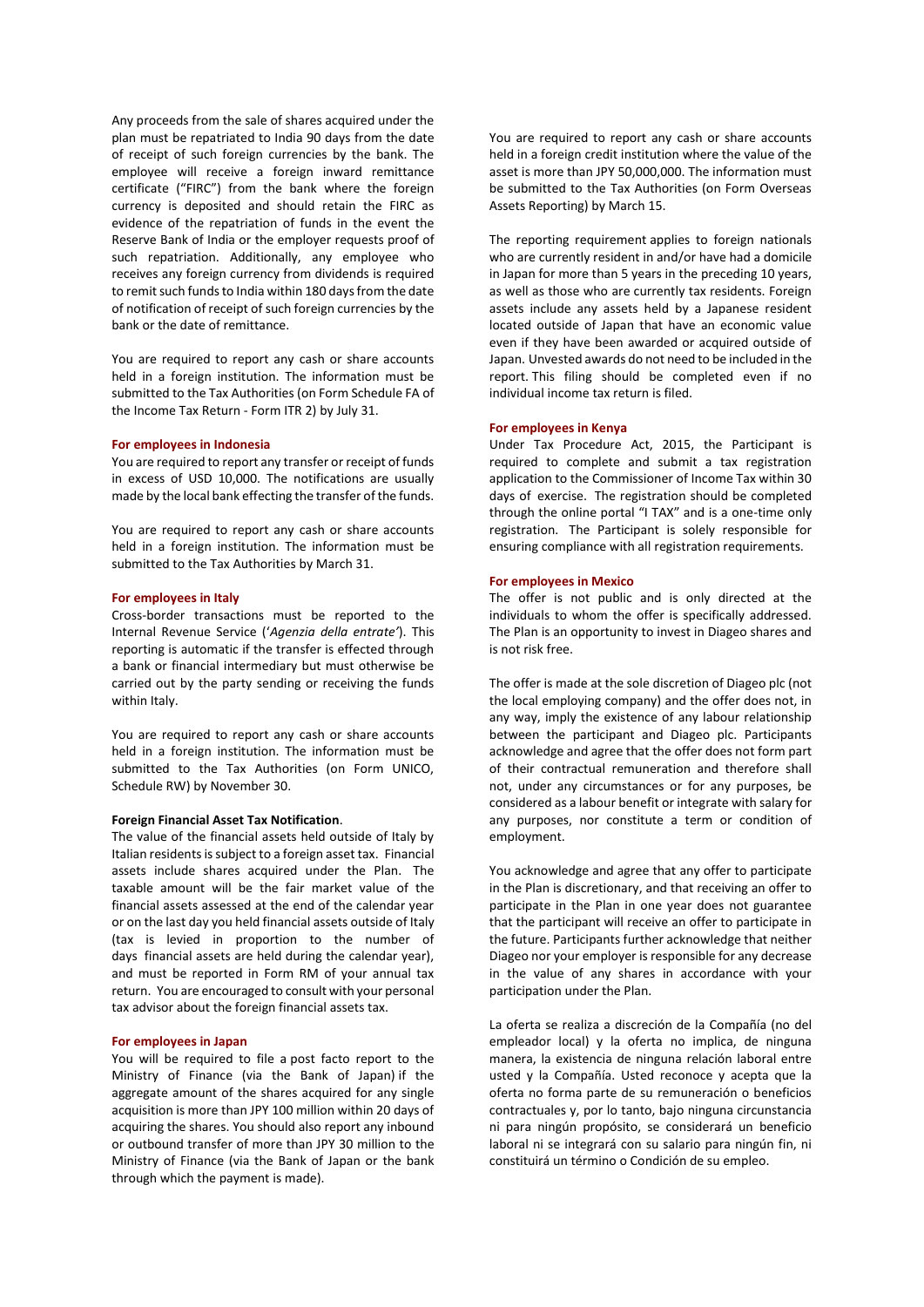Usted reconoce y acepta que cualquier oferta para participar en el Plan es discrecional, y que recibir una oferta para participar en el Plan en un año en concreto no garantiza la recepción de futuras ofertas. Además, reconoce que ni la Compañía ni su empleador son responsables de ninguna disminución en el valor de las acciones adquiridas en la oferta.

# **For employees in Netherlands**

The offer falls outside of the supervision of the Authority for Financial Markets, and the Company is not required to prepare a prospectus in connection with the offer.

You are required to report any cash or share accounts held in a foreign institution. The information must be submitted to the Tax Authorities (on Form Annual Income Tax Return) by May 1.

All employees considered Dutch residents for tax purposes are required to report foreign assets as these are part of his/her Box 3 net assets.

### **For employees in Nigeria**

If you choose to self-finance the option exercise price, you will need to obtain exchange approval in order to remit funds out of Nigeria. No approvals are required for RSUs or if you elect to exercise your option using the cashless exercise method via the Online Option Exercise Service (accessed via [www.mydiageoshares.com\)](http://www.mydiageoshares.com/).

### **For employees in the Peru**

The offer of the options is considered a private offering in Peru and therefore not subject to registration. For more information concerning this offer, please refer to the Plan Rules and documents made available by the Company.

### **For in the Philippines**

The offer under the Plan does not constitute a public offer as it is an Exempt Transaction under Section 10.2 of the Securities Regulation Code ('SRC'). The securities being offered or sold herein have therefore not been registered with the Securities and Exchange Commission under the SRC. Any future offer or sale thereof is subject to registration requirements under the SRC, unless such offer or sale qualifies as an Exempt Transaction.

# **For employees in Poland**

If you transfer funds in excess of PLN 65,000 the funds must be effected through a Polish bank account or financial institution. You are required to maintain evidence of such foreign exchange transactions for five years, in case of a request for their production by the National Bank of Poland.

Polish residents who hold assets (including shares) outside of Poland whose value is equal to or greater than PLN 7,000,000 are subject to a quarterly reporting obligation, using specific forms available on the website of the National Bank of Poland. In addition, Polish residents are subject to an annual reporting obligation where they hold foreign shares in an amount exceeding 10% of the total voting capital of the company.

### **For employees in Russia**

# **Reporting for Opening or Changing Foreign Bank Accounts and Foreign Financial Institution Accounts**

A Russian resident employee opening, closing or changing details of an account at a bank or other qualifying financial institution located outside Russia is required to notify the Russian tax authorities within one month of the event using the prescribed reporting form(s).

# **Annual Reporting for Foreign Bank Accounts and Foreign and Financial institution Accounts**

Russian residents must file reports of all cash and/or other financial asset transactions performed in their foreign bank or financial institution accounts with the Russian tax authorities by June 1 of each year using the prescribed forms. An exemption from the annual filing requirement may be available for transactions and balances falling below the statutory threshold in accounts held in qualifying countries which share financial information with Russia.

# **Rights to Receive Funds from Foreign Persons into Foreign Bank Accounts and Foreign Financial institution Accounts**

Bank accounts: Effective January 1, 2020 (and applying retroactively to any transaction from January 1, 2018 onward), Russian residents may receive payments from non-Russian residents into previously declared foreign bank accounts provided that the account of the Russian resident is opened with a bank located in a state that is a member of Eurasian Economic Union (i.e., Armenia, Belarus, Kazakhstan, Kyrgyzstan) or a bank located in a jurisdiction that automatically exchanges financial information with Russia.

Financial institution accounts: There are no restrictions on debiting or crediting monetary funds to or from accounts opened with financial institutions located outside of Russia.

Russian tax authorities may request documents showing the basis for the cash transactions. For this reason, it is recommended that any incentive plan and related documentation be reviewed with local counsel before implementation in Russia.

Exchange control laws can be uncertain and subject to change. Therefore, local advice may be required.

# **Repatriation Requirements**

Exchange control laws generally require that proceeds from a Russian resident's overseas investments, as well as any dividends paid on such investments, be transferred to the resident's Russian bank account before being transferred elsewhere. However, effective as of January 1, 2020 (and applying retroactively to any transaction from January 1, 2018 onward), an exemption from this repatriation requirement is available if:

• the account of the Russian resident is opened with a bank located in a state that is a member of Eurasian Economic Union or a bank located in a jurisdiction that automatically exchanges financial information with Russia, and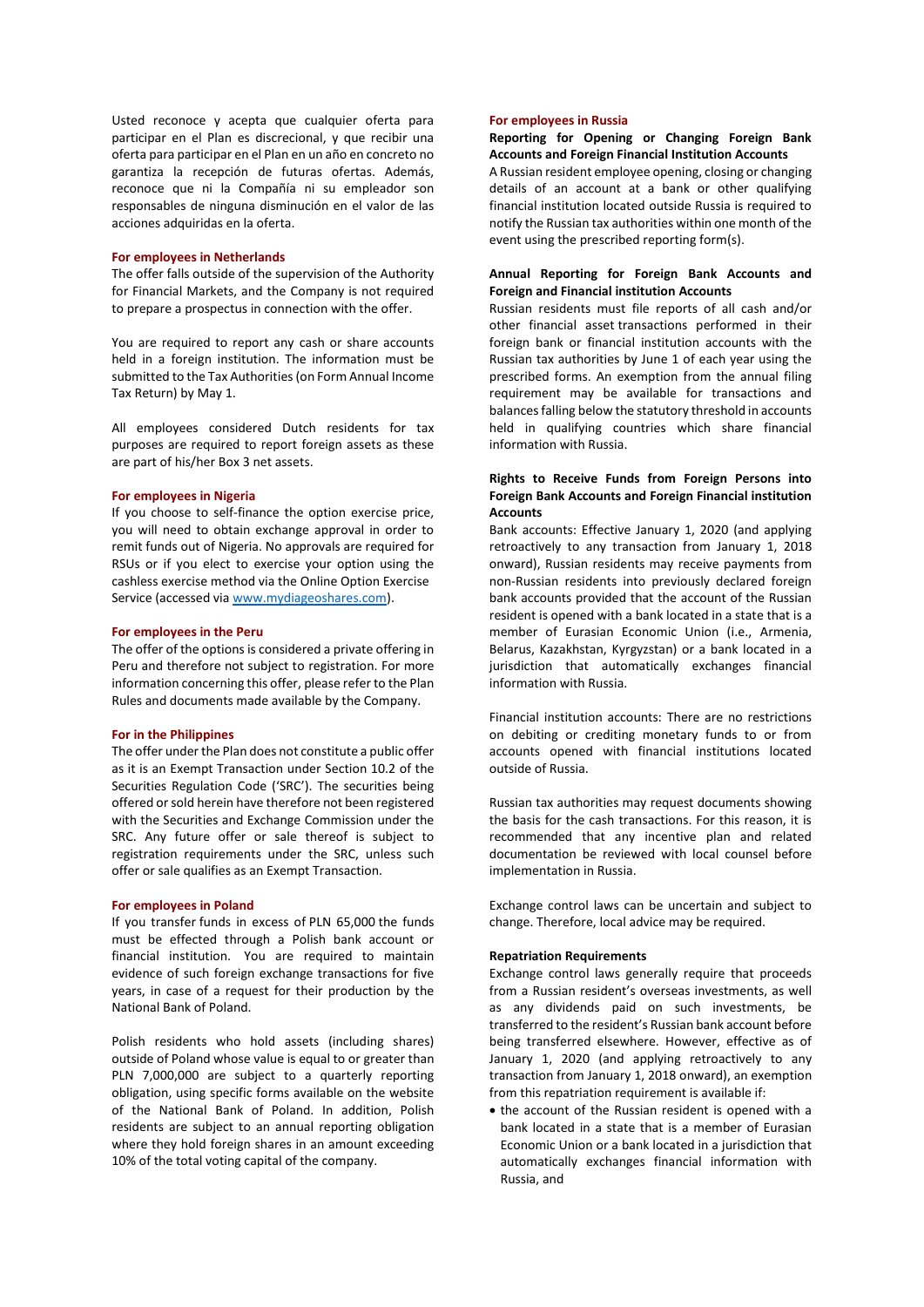• the cash payment is made by a non-resident of Russia

#### **Transfers of Funds for the Purchase of Foreign Shares**

For the purposes of purchase of foreign shares, employees in Russia are allowed to use accounts opened with banks or other financial institutions either in Russia or abroad, but may be required to provide confirmation documents to Russian bank or other financial institution.

### **Securities Laws**

Information contained in this document and any other document relating to the Plan does not constitute the advertisement or offering of any securities in Russia and shall not be passed on to any third parties or otherwise be made publicly available in Russia. The Company's shares have not been and will not be registered in Russia and are not intended for placement or circulation in Russia.

#### **Foreign Asset Reporting**

You are required to report any cash or share accounts held in a foreign institution where the value of the asset is more than RUB 600,000. The information must be submitted to the Russian tax authorities by June 1.

Russian residents are required to notify the Russian tax authorities within one month of opening or closing a foreign account with a bank or financial institution or of changing any account details. Additionally, Russian residents must file reports on cash and other financial asset transactions in their foreign accounts opened with banks and financial institutions with the Russian tax authorities on an annual basis.

There is no filing requirement for a resident if:

- 1. the account is opened with a bank/financial institution located in a Eurasian Economic Union member country, or in a country which exchanges financial information with Russia, and
- 2. the amount of incoming or outgoing funds does not exceed RUB 600,000 (or the equivalent amount in foreign currency); or the balance as of the end of the reporting period is not over RUB 600,000 (or the equivalent amount in foreign currency), provided there were no incoming transactions during the reporting period.

The tax authorities can require any supporting documents related to the transactions in a Russian resident's foreign bank account.

# **General Considerations**

Individuals holding public office in Russia, as well as their spouses and dependent children, may be prohibited from opening or maintaining a foreign brokerage or bank account and holding any securities, whether acquired directly or indirectly, in a foreign company. You should consult with your personal legal advisor to determine whether this restriction applies to you.

You understand that your participation in the Plan and acceptance of the offer or award results in an agreement between you and the Company that is completed in *[insert country of parent company]* and that the agreement is governed by the laws of *[insert*  *jurisdiction of parent company]*, without giving effect to the conflict of law principles thereof.

Depending on the development of local regulatory requirements, the Company reserves the right to restrict you to the cashless sell-all method of exercise, whereby all shares subject to the exercised option will be sold immediately upon exercise and the proceeds of the sale, less the exercise price, any taxes and broker's fees or commissions, will be remitted to you in accordance with applicable law. If the Company restricts you to the cashless sell-all method of exercise, you will not be permitted to acquire and hold shares following exercise. The Company reserves the right to provide additional methods of exercise to you.

# **For employees in Singapore**

The grant/offer and the shares to be issued under the Plan shall be made available only to you as an employee of the Company or its affiliate in reliance of the prospectus and registration exemptions set out in the Securities and Futures Act (Chapter 289) of Singapore. It is not made with a view to the shares being subsequently offered for sale to any other party. The Plan has not and will not be lodged or registered as a prospectus with the Monetary Authority of Singapore. You hereby agree that any shares acquired under the Plan will not be offered for sale in Singapore prior to the six-month anniversary of the date of grant, unless such sale or offer is made pursuant to one or more exemptions under Part XIII Division 1 Subdivision (4) of the Securities and Futures Act and is otherwise permitted by the Company.

### **For employees in South Africa**

Diageo has obtained approval from the South African Reserve Bank ("SARB") in order to operate the Plan for employees in South Africa. All employees working or residing in South Africa specifically acknowledge that participation in the Plan is subject to any conditions imposed by the SARB and undertake to comply with all local exchange control regulations.

### **Exchange control approval to transfer funds**

If you choose to self-finance the option exercise price, you will need to obtain additional exchange control approvals from the South African Reserve Bank ('SARB') in order to remit funds abroad. It is your obligation to seek these exchange control approvals from the SARB prior to each separate transfer of funds under the Plan. The applications must be made through the Authorised Dealer in Foreign Exchange at your local bank by completing a standard form provided by the bank. The information required and supporting documents needed will vary depending on whether you use your single discretionary allowance (currently ZAR 1 million) or your annual foreign investment allowance (currently ZAR 10 million).

Please note that no additional approvals are required for RSUs or if you elect to exercise your option using the cashless exercise method via the Online Option Exercise Service (accessed via [www.mydiageoshares.com\)](http://www.mydiageoshares.com/).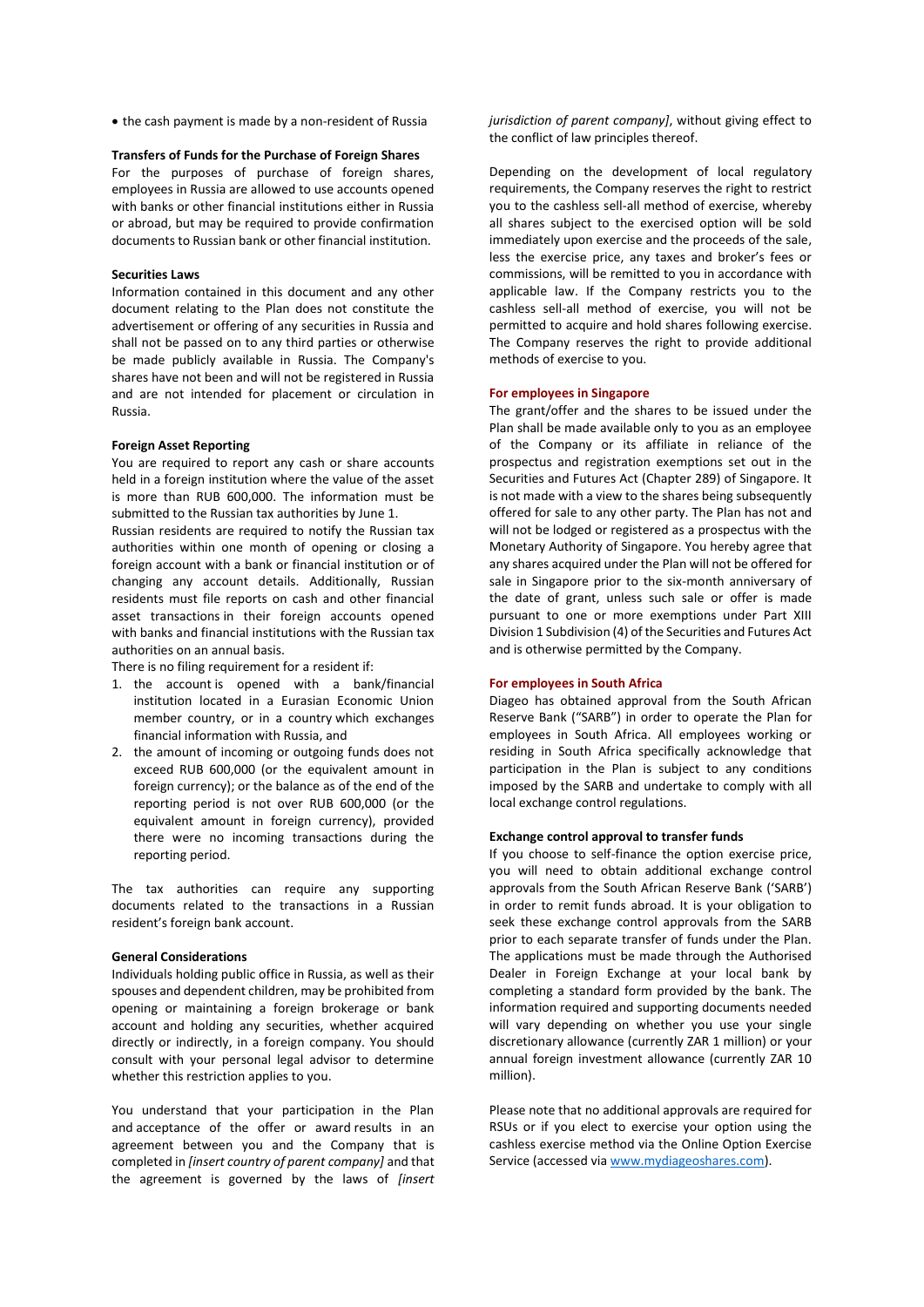# **Acquisition of shares**

You are required to notify the SARB once you acquire shares under the Plan (i.e. on vesting of your RSUs or on exercise of your options). The notification must be made within 30 days of becoming unconditionally entitled to the shares. You will need to complete a standard notification letter, which can be obtained from your local employer.

You will need to obtain approval from the South African Reserve Bank ("SARB") for any outward remittance of funds to acquire shares under the Plan, if the cost of the shares is higher than the participant's annual discretionary allowance of ZAR 1,000,000.

### **General information**

The securities of Diageo offered under the Plan are made subject to the Plan Rules, which can be obtained from your HR business partner, or Diageo South Africa will provide you with a full copy of the Plan Rules on request and free of charge.

#### **For employees in South Korea**

If you remit funds out of Korea, you agree to comply with any exchange control requirements, including any necessary confirmation of the remittance of funds with a foreign exchange bank in Korea.

You are required to report any cash or share accounts held in a foreign credit institution where the value of the asset is more than KRW 500,000,000. The information must be submitted to the Korean National Tax Service by June 30.

The reporting is required if the threshold KRW 500,000,000 is exceeded at the end of any month during the tax year.

You should consult with your personal tax advisor to determine whether the country in which you hold such foreign accounts has entered into any intergovernmental agreement with Korea.

### **For employees in Spain**

You are required to report any cash or share accounts held in a foreign institution where the value of the asset is more than EUR 50,000. The information must be submitted to the Ministerio de Hacienda (AEAT) (on Form Modelo 720 and D-6) by March 31.

After such assets are initially reported, the reporting obligation will only apply for subsequent years if the value of any previously reported assets increases by more than €20,000. The reporting must be completed by March 31 following the end of the relevant year. It is your responsibility to comply with these reporting obligations, and you should consult with your personal tax and legal advisors in this regard.

In addition, you are required to electronically declare to the Bank of Spain any securities accounts (including brokerage accounts held abroad), as well as the securities (including shares acquired under the Plan) held in such accounts if the value of the transactions for all such accounts during the prior tax year or the balances in such accounts as of December 31 of the prior tax year exceeds €1,000,000 under Form ETE (BdE).

Employees holding shares equal or more than 10% of the share capital of the company are required to submit a declaration (on Form D6) to the Directorate of Investments in Spain when acquiring or disposing of company shares on an annual basis during the month of January.

#### **For employees in Switzerland**

Neither the grant of the nor the issuance of shares is intended to be a public offering in Switzerland. Neither this document nor any other materials relating to the Plan constitute a prospectus, nor may they be publicly distributed or otherwise made publicly available in Switzerland. Neither this document nor any other offering or marketing materials relating to the Plan have been or will be filed with, or approved or supervised by, any Swiss regulatory authority, including the Swiss Financial Market Supervisory Authority.

#### **For employees in Taiwan**

If you are a Taiwanese resident, you may acquire and remit foreign currency into and out of Taiwan up to USD 5 million per year without submission of supporting documentation. If the total annual value of your foreign assets exceeds USD 5 million, you will need to obtain a permit from the Central Bank of Taiwan for any amounts in excess of this limit. If the transaction amount equals or exceeds USD 500,000 in a single transaction, you must submit a foreign exchange transaction form and may also be required to provide supporting documentation to the satisfaction of the remitting bank.

If you are not a Taiwanese resident and do not hold an Alien Resident Certificate, you may acquire and remit foreign currency in and out of Taiwan up to USD 100,000 on a per transaction basis without submitting supporting documentation. If your transaction amount equals or exceeds USD 100,000 in a single transaction, you must submit a foreign exchange transaction from. You are personally responsible to comply with all applicable exchange control requirements in Taiwan.

The remittance of funds for the purchase of shares under the Plan must be made through an authorised foreign exchange bank in Taiwan.

# **For employees in Thailand**

There are no exchange control permits required. For outward remittances of the payment for the shares, an application must be submitted to a commercial bank in a standard form. If a cashless format of payment is used, no application is required to the bank.

### **For employees in Turkey**

The awards are made available only to employees and the offer of participation in the Plan is a private offering. You acknowledge that the Plan and all other materials you